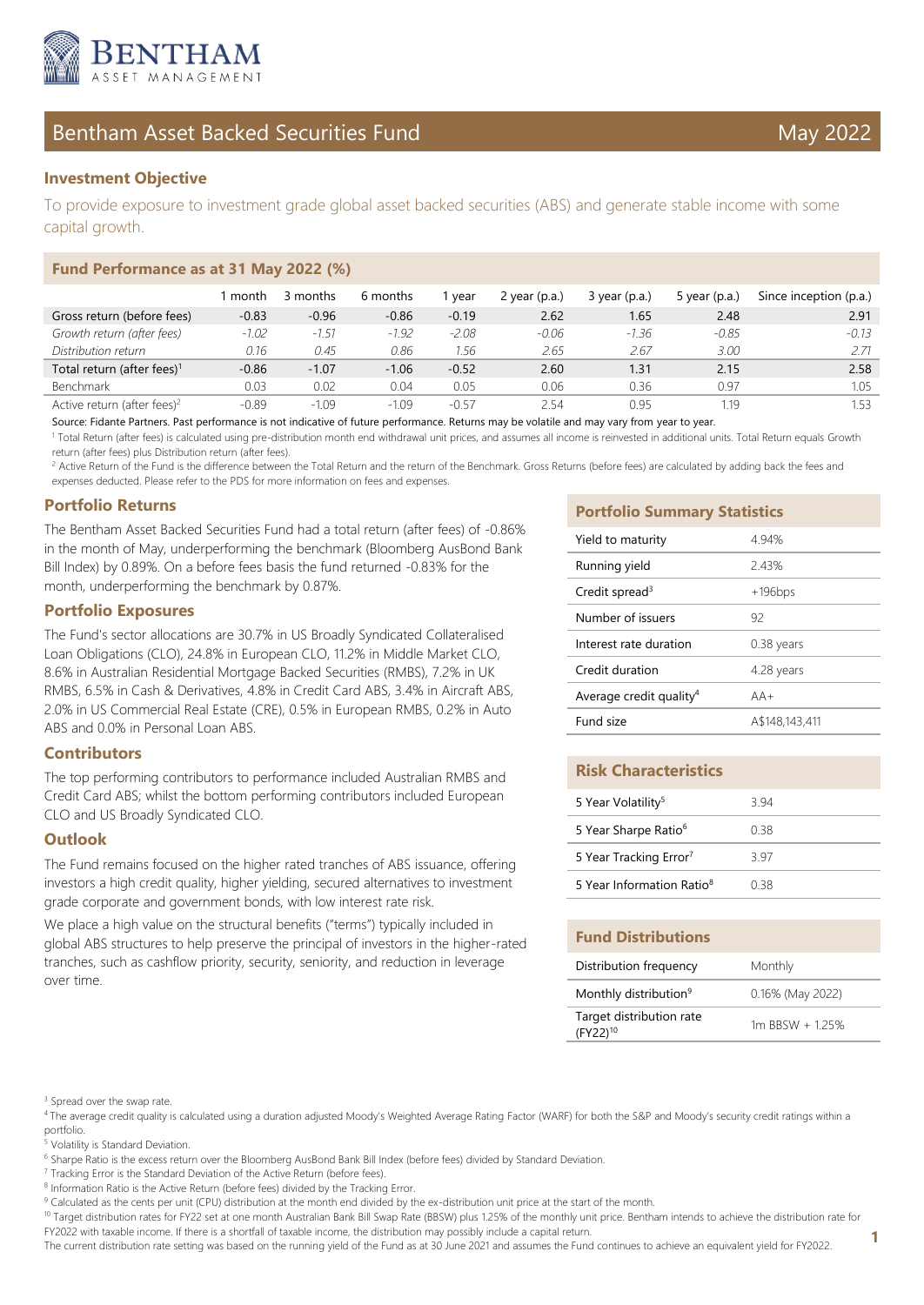

# Bentham Asset Backed Securities Fund May 2022

### **Monthly Distribution Returns History (%)<sup>1</sup>**

| <b>Financial Year</b> | Jul  | Aua  | Sep  | Oct  | Nov  | Dec  | Jan  | Feb  | Mar  | Apr  | Mav  | Jun  | YTD <sup>2</sup> |
|-----------------------|------|------|------|------|------|------|------|------|------|------|------|------|------------------|
| 2022                  | 0.14 | 0.15 | 0.14 | 0.14 | 0.14 | 0.14 | 0.15 | 0.14 | 0.15 | 0.14 | 0.16 | -    | 1.56             |
| 2021                  | 0.17 | 0.17 | 0.17 | 0.17 | 0.17 | 0.17 | 0.17 | 1.83 | 0.17 | 0.17 | 0.17 | 0.00 | 3.64             |
| 2020                  | 0.24 | 0.23 | 0.23 | 0.23 | 0.22 | 0.21 | 0.22 | 0.21 | 0.21 | 0.17 | 0.15 | 0.15 | 2.45             |
| 2019                  | 0.31 | 0.30 | 0.30 | 0.30 | 0.30 | 0.30 | 0.32 | 0.31 | 0.29 | 0.30 | 0.28 | 0.41 | 3.75             |
| 2018                  | 0.28 | 0.29 | 0.29 | 0.28 | 0.28 | 0.29 | 0.29 | 0.29 | 0.29 | 0.30 | 0.31 | 0.14 | 3.38             |

Source: Fidante Partners

Past distributions are no indication of future distributions.

<sup>1</sup> Calculated as the cents per unit (CPU) distribution at month end divided by the ex-distribution unit price at the start of the month.

<sup>2</sup> Annual distribution return (Year-to-Date) is calculated as the Total Return (after fees) minus Growth Return. Total Return (after fees) is calculated using pre-distribution month end withdrawal unit price, and assumes distributions are reinvested. Growth Return equals the percentage change in unit price.

### **Portfolio Asset Allocation**







| <b>Pricing and Fees</b>                                                              |                     |
|--------------------------------------------------------------------------------------|---------------------|
| Unit frequency pricing                                                               | Daily               |
| Management fee                                                                       | 0.35%               |
| Recoverable expenses                                                                 | 0.00% (May 2022)    |
| Buy/sell spread <sup>3</sup>                                                         | $+0.110\%/$ -0.110% |
| Entry and exit fees                                                                  | Nil                 |
| Minimum initial investment                                                           | A\$10,000           |
| 3 Ruy/cell enread is retained in the Fund to cover transaction costs. It is not paid |                     |

 Buy/sell spread is retained in the Fund to cover transaction costs. It is not paid to the Investment Manager. The buy/sell spread is reviewed on a monthly basis to ensure it fairly reflects market transaction costs.